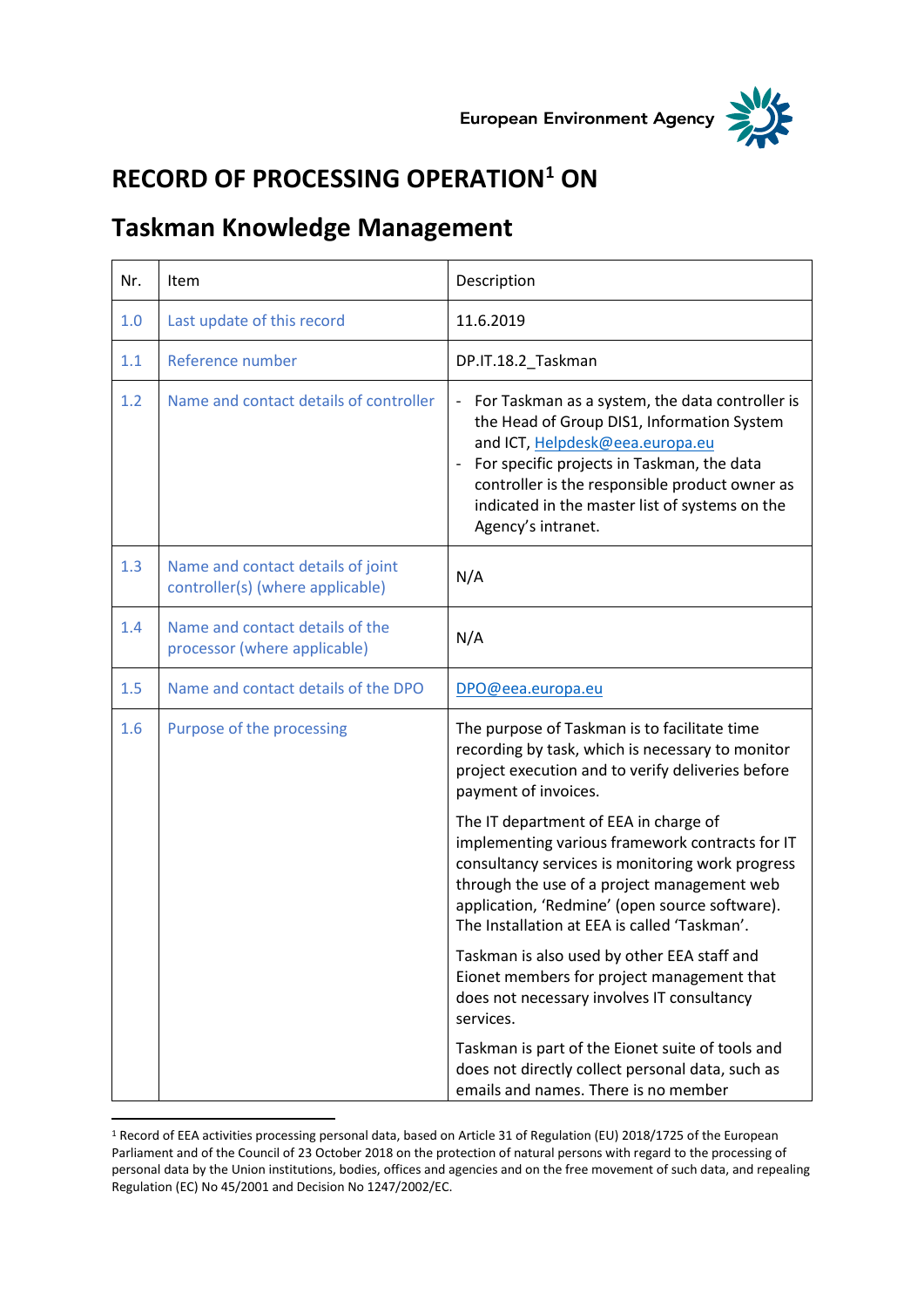|     |                                                                                                     | registration form on Taskman (local registration is<br>disabled). Instead, Taskman uses the central<br>Eionet LDAP system for authentication and to<br>retrieve the name, e-mail address and group<br>ownership (Eionet roles) for members of a<br>project. The users of the IT system can contribute<br>to EEA's knowledge base of the environment and<br>projects by adding text into shared documents<br>and creating tickets for performing tasks in a<br>project. Other users can execute the tasks and<br>report on the result on the ticket. IT consultants<br>working under contract with the EEA may register<br>hours worked on each project in Taskman, so that<br>EEA project managers can easily track resources<br>consumption in near real-time and in an<br>aggregated form (anonymized) for statistical<br>purposes. The time reporting data is also used by<br>the IT contractor to create monthly timesheets<br>and invoices sent to the EEA. The time reporting<br>in Taskman is optional (opt-in). |
|-----|-----------------------------------------------------------------------------------------------------|-------------------------------------------------------------------------------------------------------------------------------------------------------------------------------------------------------------------------------------------------------------------------------------------------------------------------------------------------------------------------------------------------------------------------------------------------------------------------------------------------------------------------------------------------------------------------------------------------------------------------------------------------------------------------------------------------------------------------------------------------------------------------------------------------------------------------------------------------------------------------------------------------------------------------------------------------------------------------------------------------------------------------|
| 1.7 | Description of categories of persons<br>whose data the EEA processes and list<br>of data categories | - Consultants working intramural and extramural<br>under contracts with the EEA<br>- EEA staff members, ETCs staff members, NFPs,<br>and EC staff holding a stake in EEA's work                                                                                                                                                                                                                                                                                                                                                                                                                                                                                                                                                                                                                                                                                                                                                                                                                                         |
|     |                                                                                                     | Data categories:<br>Description of tasks to perform on an EEA project;<br>task notes; hours worked on the task; Eionet user<br>ID and documentation related to assets owned by<br>the EEA.                                                                                                                                                                                                                                                                                                                                                                                                                                                                                                                                                                                                                                                                                                                                                                                                                              |
|     |                                                                                                     | Note that the consultancy contracts stipulate that<br>anything created while working under the<br>contract is owned by the EEA, including<br>information describing how it was created.                                                                                                                                                                                                                                                                                                                                                                                                                                                                                                                                                                                                                                                                                                                                                                                                                                 |
| 1.8 | Time limit for keeping the data                                                                     | Time registration data is kept in Taskman for a<br>maximum period of 5 years. After 5 years, the<br>time registration data is anonymized and kept<br>only for statistical purposes.<br>Personal data (login, name, email, group<br>membership) is synchronized daily from Eionet<br>LDAP and kept for as long as the user is active in<br>Eionet. Once a user is deleted from Eionet LDAP,<br>its user account will also be automatically<br>deleted from Taskman and all the content<br>created by the user will be anonymized.<br>Otherwise, content created in a Taskman project<br>is kept as long as the content is relevant to its<br>project members.                                                                                                                                                                                                                                                                                                                                                            |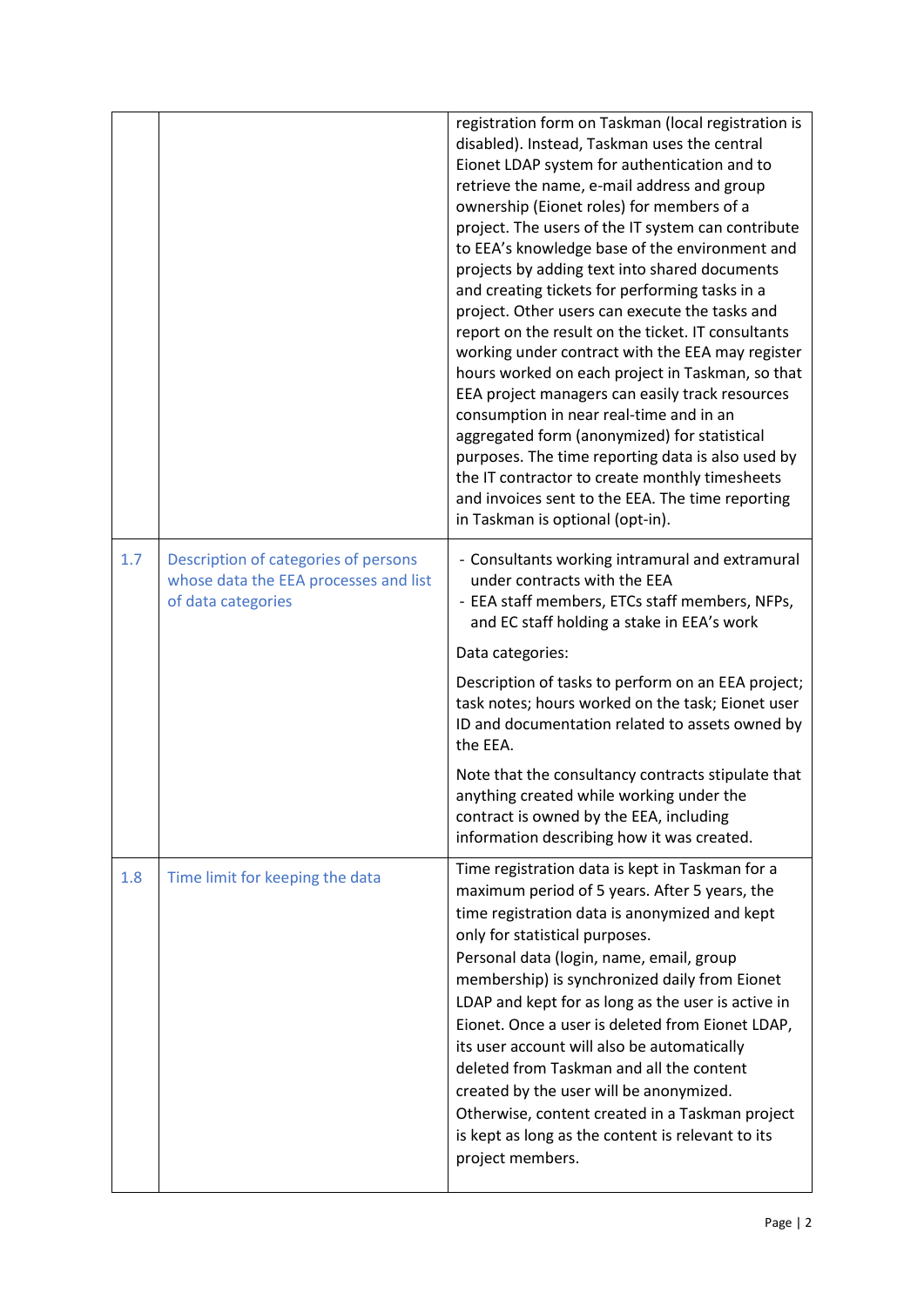| 1.9  | Recipients of the data                                                                                                                               | The responsible EEA project managers, resource<br>officers and authorising officer in the DIS and ADS<br>programmes.                                                                                                                                                                                                                                                                                                                                                                                                                                                                                                                                                                                                                                                                                                                                                                                                                                                                                                                                                                                                                                                                                                                                                                                                                                                                                                                                                                                                                                                                                                                                                                                                                                                                                                                                                                                                                            |
|------|------------------------------------------------------------------------------------------------------------------------------------------------------|-------------------------------------------------------------------------------------------------------------------------------------------------------------------------------------------------------------------------------------------------------------------------------------------------------------------------------------------------------------------------------------------------------------------------------------------------------------------------------------------------------------------------------------------------------------------------------------------------------------------------------------------------------------------------------------------------------------------------------------------------------------------------------------------------------------------------------------------------------------------------------------------------------------------------------------------------------------------------------------------------------------------------------------------------------------------------------------------------------------------------------------------------------------------------------------------------------------------------------------------------------------------------------------------------------------------------------------------------------------------------------------------------------------------------------------------------------------------------------------------------------------------------------------------------------------------------------------------------------------------------------------------------------------------------------------------------------------------------------------------------------------------------------------------------------------------------------------------------------------------------------------------------------------------------------------------------|
| 1.10 | Are there any transfers of personal<br>data to third countries or international<br>organisations? If so, to which ones and<br>with which safeguards? | <b>No</b>                                                                                                                                                                                                                                                                                                                                                                                                                                                                                                                                                                                                                                                                                                                                                                                                                                                                                                                                                                                                                                                                                                                                                                                                                                                                                                                                                                                                                                                                                                                                                                                                                                                                                                                                                                                                                                                                                                                                       |
| 1.11 | <b>General description of security</b><br>measures (where possible)                                                                                  | The Taskman system is hosted at an on premise<br>data centre with secured room and limited access<br>via firewalls and virus scanners. Taskman private<br>projects and private tickets are only accessible to<br>its members and are protected by password over<br>an encrypted connection (HTTPS).<br>The management of Taskman involves a limited<br>number of people. All users need to have an<br>Eionet LDAP account in order to access Taskman.<br>Global Taskman privacy/permissions/workflow<br>settings that apply to all projects are managed<br>exclusively by a restricted number of users with<br>Administrator role. This list is reviewed yearly and<br>kept to a minimum (currently 4 users).<br>A new project can be requested by an EEA staff<br>member by sending an email to the Taskman<br>Product Owner or Administrators via<br>helpdesk@eea.europa.eu. The requestor<br>becomes the Taskman Project Owner (TPO) and<br>their name is visible on the project home page.<br>The TPO is responsible for all the project settings,<br>adding members and deciding their role, setting<br>the project to public/ private, enable/ disabling<br>modules etc.<br>When a project is public, all its members, names<br>and activities, posts and attached files are<br>available to the public, including search engines.<br>It is the responsibility of the TPO to decide this<br>setting with the project members. In public<br>projects, single tickets can be made private (only<br>visible to members of the project). Single replies<br>within a ticket can also be made private.<br>Currently, there is only one public project, for<br>which the TPO confirms that there is no personal<br>data available on the web; the rest are private.<br>Email addresses are by default not displayed to<br>the public and members. However, the user can<br>change this setting and decide to show / hide<br>their email address. |